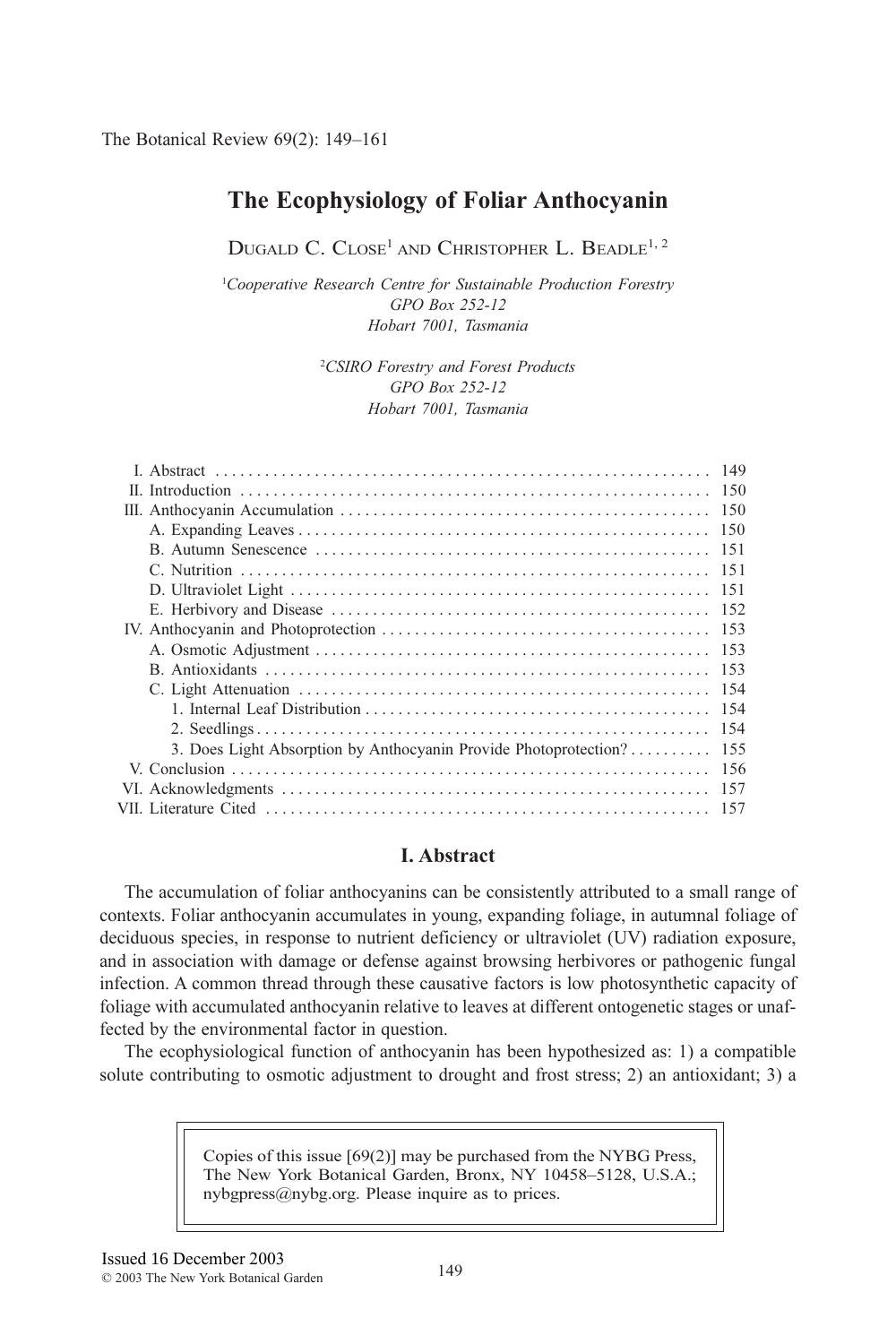UV protectant; and 4) protection from visible light. Review of the internal leaf distribution of anthocyanin, of experimental evidence using seedlings, and of studies that directly investigated light absorption by anthocyanin and its development relative to recognized processes of photoprotection support the hypothesis that anthocyanins provide protection from visible light.

# II. Introduction

Anthocyanins—Greek anthos (flower) and kyanos (dark blue)—are colored pigments that give flowers their characteristic red, purple, and blue hues. Less recognized is the occurrence of anthocyanins in fruits, stems, and leaves. The first section of this review considers the ecophysiological role of anthocyanin accumulation in leaves that is associated with ontogenetic (expanding and senescing leaves), abiotic (nutrient deficiency and UV light) and biotic (herbivory and pathogen infection) effects. In the second section, the hypothesis that anthocyanin can provide a photoprotective role is developed in the context of evidence for its function as an antioxidant, its distribution in leaves, and its synthesis in seedlings. The various studies that provide direct evidence for its role in light attenuation are examined.

# III. Anthocyanin Accumulation

Accumulation of anthocyanin is defined as an increase in foliar anthocyanin concentration that leads to increased absolute anthocyanin content. This can be consistently attributed to a relatively small range of contexts. Anthocyanin accumulation is often observed in expanding foliage. Such foliage is not photostable because levels of light utilization and its capacity to dissipate excess energy are low, creating a relatively high risk of photodamage. Anthocyanin is also closely associated with the colors in the autumn foliage of deciduous species. Virtually all such species exhibit visually striking anthocyanins, though also carotenoids, during this stage of leaf ontogeny. Accumulation of anthocyanin is also associated with macronutrient deficiencies, particularly with intensively managed agricultural, horticultural, or forest production where the nutrients contained in produce are removed from the system and replaced through fertilizer application. Research investigating the potential effects of atmospheric ozone depletion have indicated that exposure to increased levels of UV radiation induces the accumulation of foliar anthocyanin. Accumulation of foliar anthocyanin may be linked to browsing risk by herbivores and to defense against pathogenic fungal infection.

### A. EXPANDING LEAVES

Photostability of leaves during leaf expansion, measured as resistance to degradation of the photosynthetic apparatus under natural light, is attained only after a critical amount of chlorophyll has accumulated (Drumm-Herrel & Mohr, 1985). This accumulation is associated with the development of leaf anatomy and structure and coincides with an increase in photosynthetic rate (Drumm-Herrel & Mohr, 1985). Photostability is usually attained gradually during leaf expansion (Drumm-Herrel & Mohr, 1985; Tuohy & Choinski, 1990; Choinski & Johnson, 1993; Choinski & Wise, 1999), though delayed until after full expansion in many rain-forest plants (Kursar & Coley, 1992; Nii et al., 1995; Dodd et al., 1998; Woodall et al., 1998; Karim et al., 1999). Anthocyanin has been associated with both gradual (Drumm-Herrel & Mohr, 1985) and delayed (Dodd et al., 1998; Woodall et al., 1998) chlorophyll accumulation during leaf expansion. Drumm-Herrel and Mohr (1985) showed that photostability was linked to anthocyanin production and that its accumulation in expanding leaves contributed to greater photostability in Sinapsis alba than in Sesamum indicum seedlings.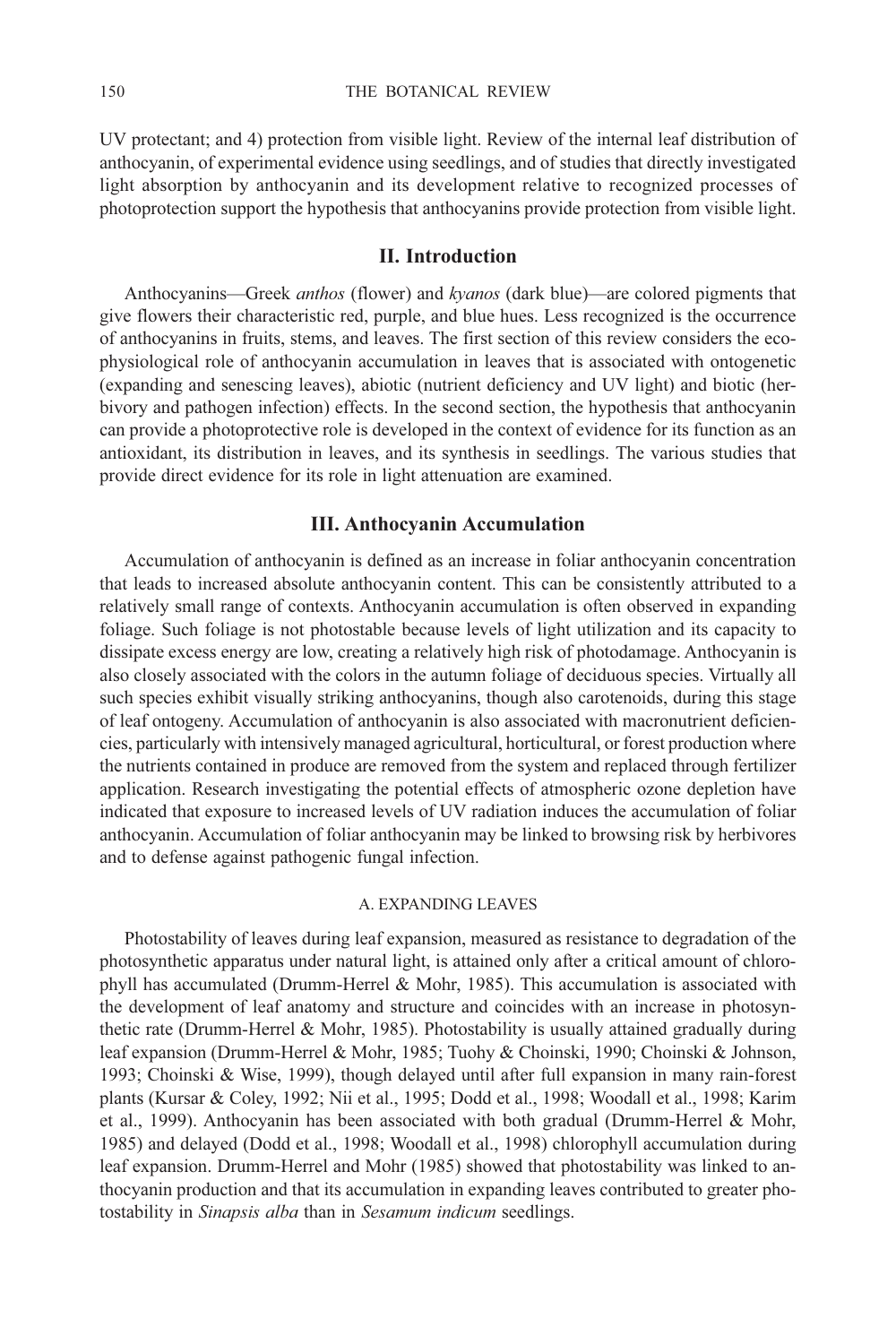#### FOLIAR ANTHOCYANIN 151

#### B. AUTUMN SENESCENCE

It has been suggested that anthocyanin screens senescing foliage from high levels of incident light (Hoch et al., 2001), thereby reducing the potential for photoinhibition. This creates an environment for the efficient resorption of foliar nutrients during a period of restricted photoprotective capacity. Species at risk of photoinhibition during leaf senescence, such as late successional species or those occurring in cold environments, are hypothesized to employ anthocyanin synthesis as a mechanism of photoprotection (Hoch et al., 2001). In contrast, Matile (2000: 155) considered anthocyanin accumulation "to represent a kind of extravagancy without a vital function." To support this argument, he contends that levels of anthocyanin accumulation vary between years, between individuals within a species, and within individuals and that senescence in some species—e.g., in copper varieties of beech (*Fagus sylvatica*) and hazel (Corylus cornuta)—is preceded by the loss of anthocyanin (Matile, 2000).

### C. NUTRITION

Nutrient, and particularly nitrogen (N), deficits detrimentally affect photosynthetic function and efficiency and decrease the levels of Calvin Cycle enzymes (Terashima & Evans, 1988; Sugiharto et al., 1990). This commonly induces or enhances the accumulation of foliar anthocyanin in leaves of many plant species (Nittler & Kenny, 1976; Hodges & Nozzolillo, 1996; Kumar & Sharma, 1999; Close et al., 2000, 2001a, 2000b). Higher concentrations of anthocyanin in sheaths and leaf blades, tissues of lower photosynthetic competence than leaves, occurred in N-deficient than N-sufficient Zea mays (Lawanson et al., 1975). Bongue-Bartelsman and Phillips (1995) demonstrated that N stress produces effects on expression of genes encoding enzymes associated with anthocyanin biosynthesis. Phosphorus (P) deficit, which restricts phosphate levels essential to energy metabolism (Salisbury & Ross, 1992), increased anthocyanin content in a range of monocotyledonous and dicotyledonous plants (Atkinson, 1973). Maximum levels of anthocyanin accumulation in Z. mays occurred after 5 days under potassium (K) deficiency (K deficit impairs photosynthetic enzyme function; Bhandal & Malik, 1988), 10 days under P deficiency, and 15 days under N deficiency (Lawanson et al., 1972).

### D. ULTRAVIOLET LIGHT

Exposure to ultraviolet (UV) light promotes the production of foliar anthocyanin (Lindoo & Caldwell, 1978), and it has been hypothesized that anthocyanin provides a "UV sunscreen" (Lee & Lowry, 1980). Anthocyanin isolated from juvenile foliage of Syzgium luehmannii and S. wilsonii contributed little to the total absorbance of UV–A and UV–B radiation (Woodall & Stewart, 1998), with similar findings in Zea mays (Beggs & Wellman, 1985) and Lycopersicon esculentum (Brandt et al., 1995). The occurrence of anthocyanin in palisade and /or spongy mesophyll tissues of most species investigated to date contradicts the theory that anthocyanin has a UV–B filtering role (Gould & Quinn, 1999; Lee & Collins, 2001).

Coleus blumei var. Red Wizard, which was high in anthocyanin, had higher quantum yield and photosynthetic rate when exposed to UV–B and UV–C radiation than did C. blumei var. Green Rainbow, which was low in anthocyanin: Each had similar chlorophyll and carotenoid characteristics (Burger & Edwards, 1996). Krause et al. (1999) have shown, using filters that separately absorb or transmit UV radiation, that photochemical efficiency of tropical rainforest understory plants was increased when either UV–A or UV–B radiation was excluded. This was particularly evident in shade leaves exposed to full sunlight. Moreover, Pinguicula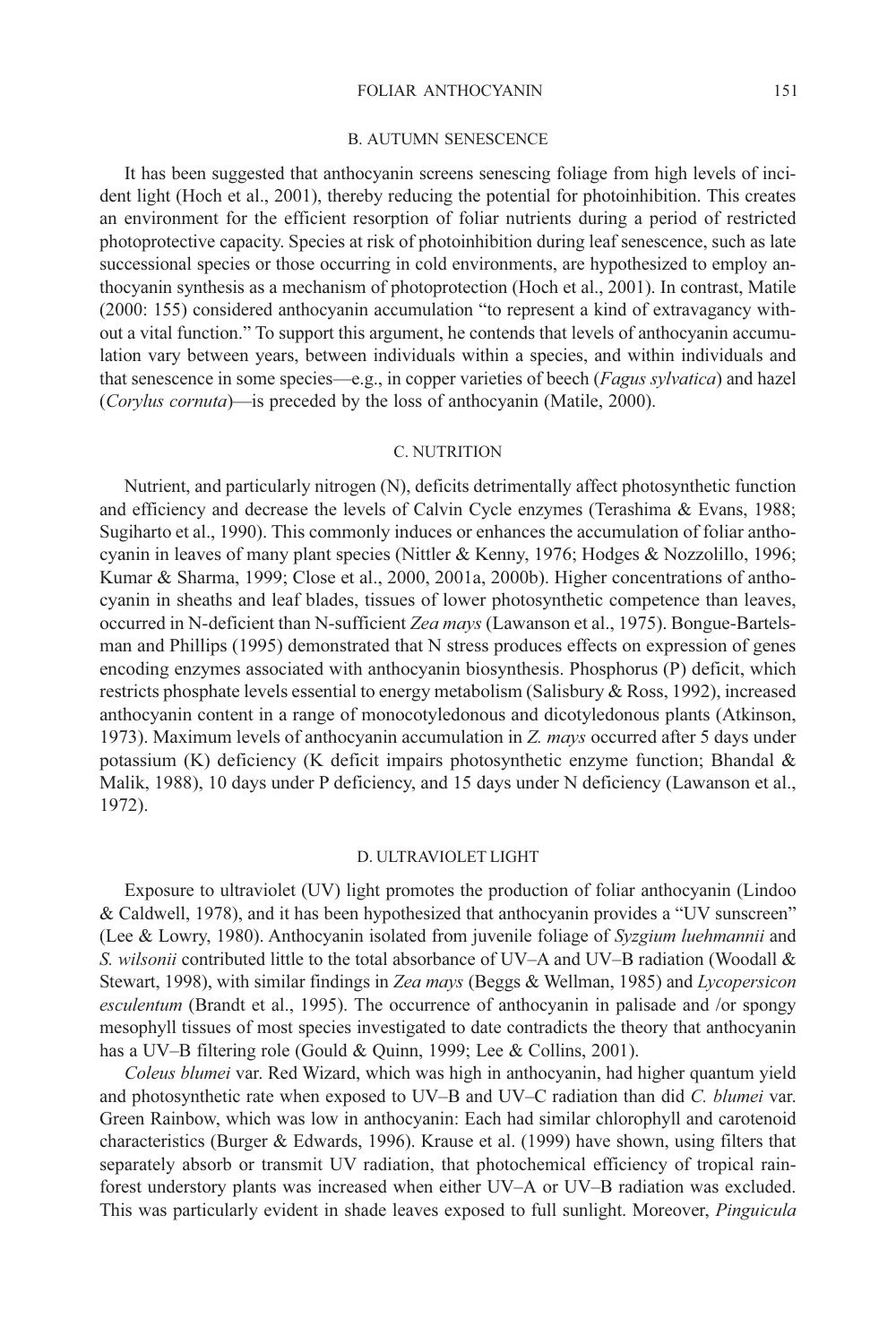vulgaris, an herbaceous plant growing in open habitats, in which foliar anthocyanin accumulation had been induced by UV–B radiation, was less susceptible to cold-induced photoinhibition (Mendez et al., 1999). These results indicate that UV radiation may contribute to photoinhibition and that anthocyanin may provide photoprotection to leaf tissues exposed to increased photoinhibition induced by UV radiation.

### E. HERBIVORY AND DISEASE

Foliar anthocyanin has been implicated in plant resistance to herbivory (e.g., Coley & Kursar, 1996). However, the majority of studies that have investigated such resistance show that anthocyanin accumulation is not related directly to resistance (Satyanarayana et al., 1987; Bajaj et al., 1989) and does not inhibit feeding (Quiros et al., 1977; Isman & Duffey, 1982).

In a comparison of eggplant (*Solanum melongena*) cultivars of high and low anthocyanin content, higher levels of glycoalkaloids and phenolic compounds associated with the high anthocyanin cultivar conferred resistance to the pyralid *Leucinades arbonalis* (Bajaj et al., 1989). Blackbird (Agelaius phoeniceus) preferred sunflower (Helianthus annuus) oilseeds low in anthocyanin, but these also had low hull mass and high oil content compared with high anthocyanin seeds (Bullard et al., 1989). Anthocyanin-containing spots produced on leaves of Sorghum halepense were indicative of induced resistance in response to feeding by the aphid Sipha flava, although there was similar coloration on water-stressed plants (Costa-Arbulu et al., 2001). Fecundity was reduced when aphids were fed the previously attacked foliage but not when fed the water-stressed foliage: Artificial diets containing increased concentrations of the purified anthocyanins did not affect survival. Costa-Arbulu et al. (2001) concluded that anthocyanin was correlated with, but not responsible for, induced resistance. The feeding preference of the fungus-growing, leaf-cutting ant (Atta columbica) significantly decreased with increased anthocyanin content in leaves of 20 species common to their habitat (Coley & Aide, 1989). The level of anthocyanins may provide a visual cue to herbivores of levels of other compounds. Young foliage that contains anthocyanin can have relatively high levels of total phenols (Lee & Lowry, 1980; Close et al., 2001a) and low levels of chlorophyll (Choinski & Johnson, 1993; Krause et al., 1995; Dodd et al., 1998) that are linked to low levels of N (Skillman et al., 1996).

Prominent zones of intense anthocyanin accumulation often surround restricted lesions where a plant disease has been successfully contained, whereas low anthocyanin levels often occur in susceptible combinations (Heim et al., 1983). Resistance of Zea mays to two fungal diseases, Colletotrichum graminicola (Hammerschmidt & Nicholson, 1977) and Cochliobolus heterostrophas (Hipskind et al., 1996), was associated with increased total phenolic content. Anthocyanin accumulation occurred considerably after growth of the pathogen had stopped and in cells that were affected, but not infected, by the pathogen (Hipskind et al., 1996). These results indicate that synthesis of phenols, rather than anthocyanin, is associated with pathogen restriction and that anthocyanin accumulation may provide photoprotection to foliar tissues affected by pathogens in which other mechanisms of photoprotection are limited.

Stone et al. (2001) reported a correlation between insect herbivory and foliar anthocyanin level in *Eucalyptus saligna* and *E. paniculata*. The basis of such an association may be similar to that of anthocyanin production induced by pathogen infection (Mach et al., 2001): Wounded foliar tissues may have restricted photosynthetic capacity. This hypothesis is supported by the observation that anthocyanin levels in insect-affected foliage increase during winter (Stone et al., 2001), when cold-induced photoinhibition may further increase the requirement for photoprotection (Close et al., 2001a, 2001b, 2002).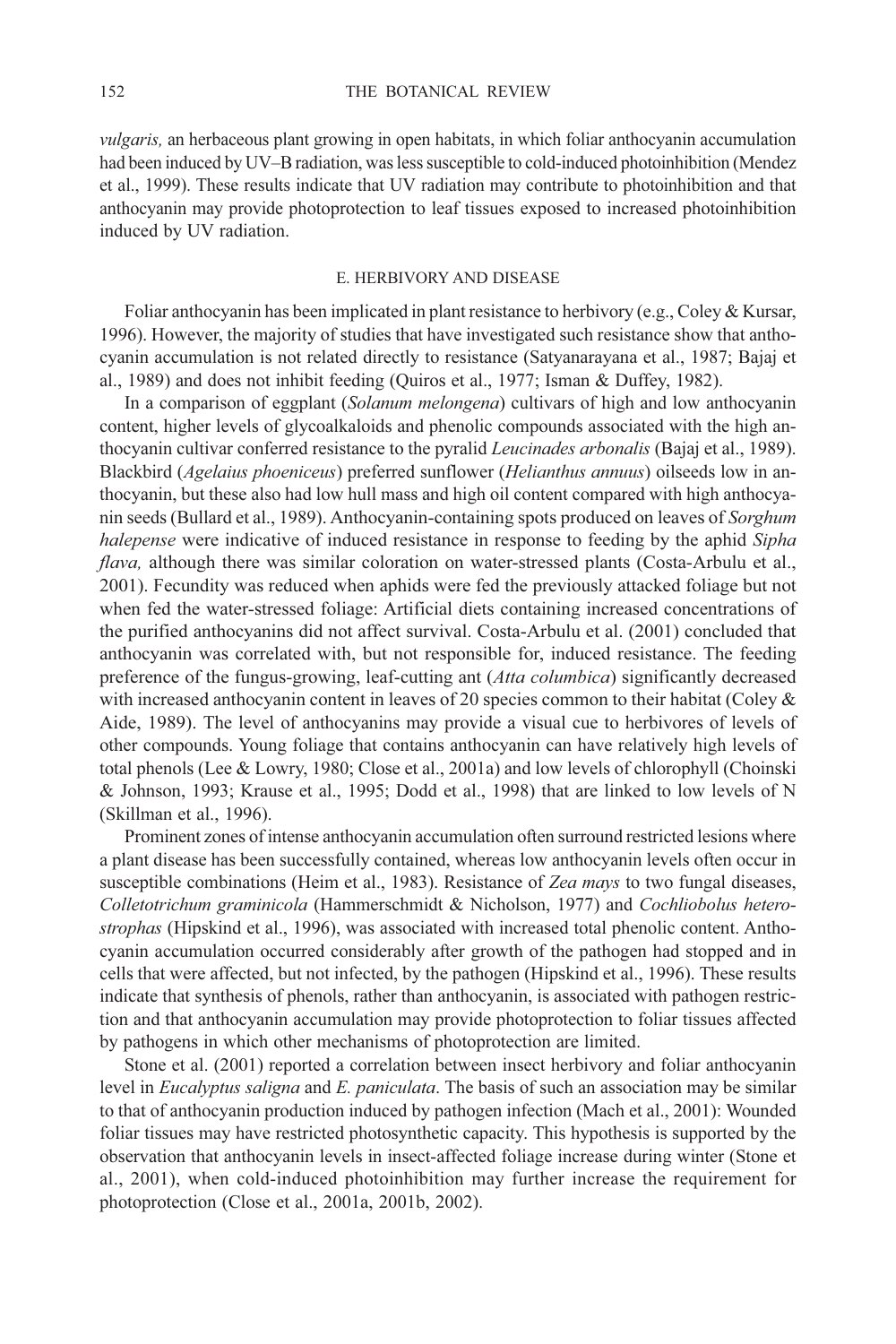# IV. Anthocyanin and Photoprotection

Three well-characterized mechanisms, the xanthophyll cycle, antioxidant activity, and external foliar waxes, contribute to photoprotection across plant species. The xanthophyll cycle is ubiquitous in higher plants (Müller et al., 2001). In this cycle, two carotenoids, zeaxanthin and antheraxanthin, are epoxidized to a third, violaxanthin, and in so doing light energy absorbed in excess is harmlessly dissipated (Demmig-Adams & Adams, 1992). Antioxidants (e.g., glutathione, ascorbate, tocopherols) occur in plant cells and scavenge free radicals arising from electron leakage from photosynthesis (Niyogi, 1999). Levels of free radicals increase when the capacity to utilize or dissipate excess light energy is depressed, for example, under conditions of nutrient deficit or cold-induced photoinhibition (Polle et al., 1992; Polle & Rennenberg, 1996; Logan et al., 1999). External foliar waxes reflect light, thereby providing a photoprotective function (Robinson et al., 1993; Robinson & Osmond, 1994; Barker et al., 1997).

Patterns of anthocyanin development across different families and orders of plants suggest strong convergence, and it has been hypothesized that the same physiological basis has led to this convergence (Kursar & Coley, 1992). However, the ecophysiological role of foliar anthocyanin remains contentious. Leaf color has been described as a by-product of the general metabolism of flavonoids, the color being expressed through anthocyanin as one of the by-products (Lee et al., 1987). Conversely, it has been argued that anthocyanin has four important functions, as a compatible solute contributing to osmotic adjustment to drought and frost stress (Chalker-Scott, 1999), as an antioxidant (Rice-Evans et al., 1996; Yamasaki et al., 1996; Wang et al., 1997), as a UV protectant (Lee & Lowry, 1980; Burger & Edwards, 1996; Jayakumar et al., 1999), and as protection from visible light through light attenuation (Gould et al., 1995; Krol et al., 1995; Barker et al., 1997; Dodd et al., 1998; Pietrini & Massacci, 1998; Mendez et al., 1999; Neill & Gould, 1999; Close et al., 2001a). Currently, its role in light attenuation attracts the most support.

### A. OSMOTIC ADJUSTMENT

It has been argued that foliar anthocyanin confers cold and drought hardiness by contributing to osmotic adjustment in leaf tissues (Chalker-Scott, 1999). Circumstantial evidence, that cold-hardy (Kakegawa et al., 1987; Leng et al., 1993; Foot et al., 1996; Oren-Shamir & Levi-Nissim, 1997) and drought-hardy (Tuohy & Choinski, 1990; Choinski & Johnson, 1993; Ronchi et al., 1997; Sherwin & Farrant, 1998) tissues contain anthocyanin, has been presented (Chalker-Scott, 1999). However, this evidence did not exclude the possibility that cold- or drought-induced photoinhibition occurred in these studies. Thus anthocyanins may have been synthesized for photoprotection in response to photoinhibition rather than osmotic adjustment. Foliar anthocyanin does not always correlate with frost hardiness (e.g., Nozzolillo et al., 1989; Toivonen et al., 1991). Leaves of *Euca*lyptus nitens seedlings exposed to freezing temperatures but protected from high light by opentopped shade-cloth shelters had negligible anthocyanin content compared with exposed seedlings (Close et al., 2001a, 2002). Chalker-Scott (1999) concludes that anthocyanin may provide photoprotection but also prevents ice nucleation and desiccation through osmotic effects. It is not clear how this mechanism may explain anthocyanin accumulation under low but not freezing temperatures (Tan, 1979; Armitage & Carlson, 1981; Cristie et al., 1994; Boo et al., 1997).

## B. ANTIOXIDANTS

Anthocyanin functions as an antioxidant in vitro (Rice-Evans et al., 1996; Yamasaki et al., 1996; Wang et al., 1997) and, by implication, in vivo (Yamasaki, 1997). Yamasaki (1997)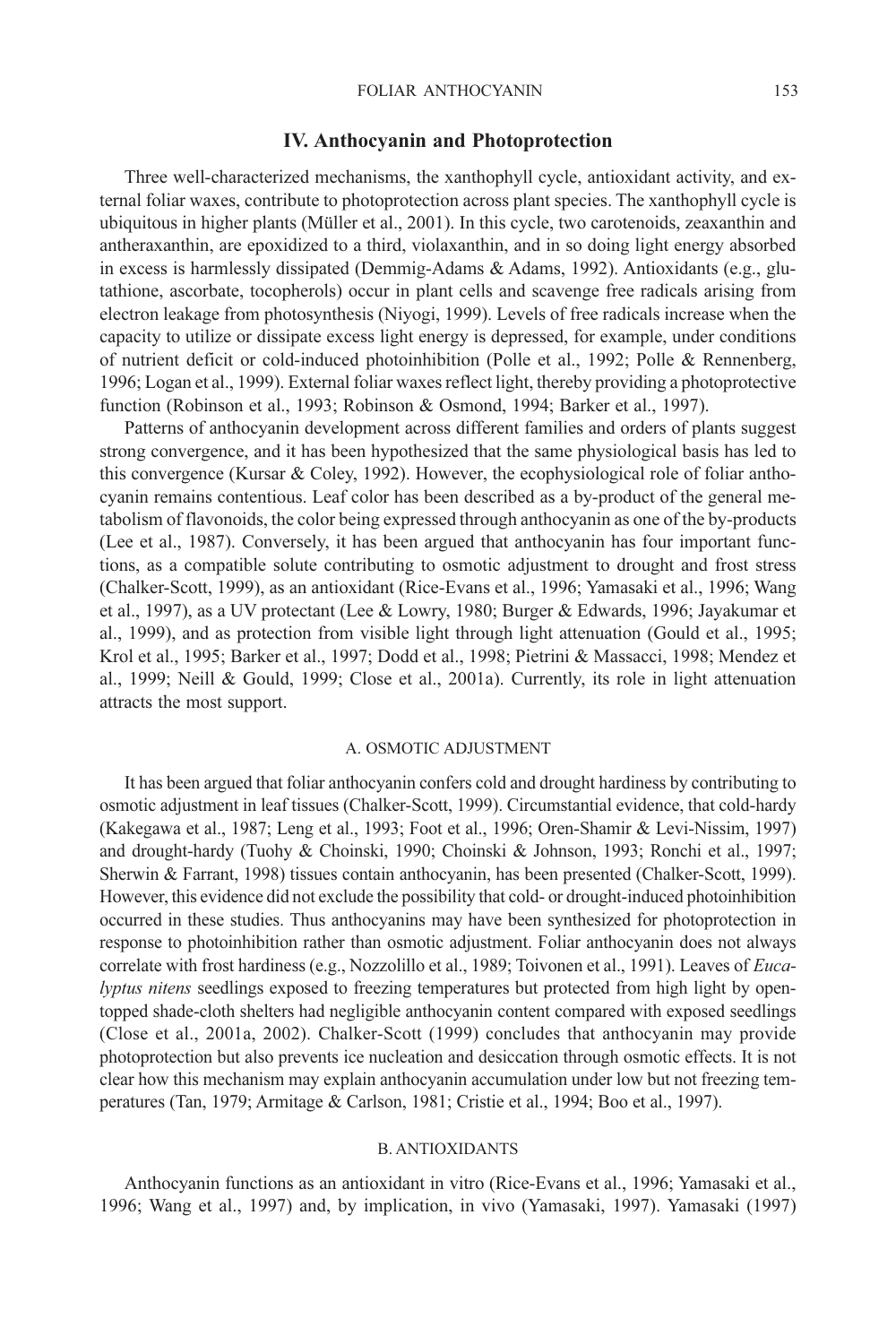argued that the production of damaging reactive oxygen intermediates, by high light intensity and/or abiotic stress, provided evidence for an antioxidant role of anthocyanin in the foliage of stressed plants. However, in two field studies (Grace et al., 1998; Close et al., 2001a), seasonal variation in anthocyanin levels was not associated with variation of foliar compounds of proposed antioxidant capacity.

#### C. LIGHT ATTENUATION

### 1. Internal Leaf Distribution

Anthocyanin is widely distributed in the palisade and/or spongy mesophyll cells of many plant species (Gould & Quinn, 1999; Lee & Collins, 2001). It absorbs light between ca. 400 and 600 nm (Pietrini & Massacci, 1998; Close et al., 2001a). This suggests that anthocyanins can act to screen visible light. Sun et al. (1998) have shown that green light can drive carbon fixation below the palisade layer, where the spongy mesophyll can contribute as much as 40% of carbon dioxide carboxylation (Nishio et al., 1993). Chloroplasts in outer leaf layers are well adapted to excess light absorption through the activity of the xanthophyll cycle (e.g., Demmig-Adams & Adams, 1992). Sudden changes in levels of incident light—for example, sun flecks through an overstory—can induce excess light absorption that requires photoprotection via the xanthophylls cycle (Logan et al., 1997; Thiele et al., 1998). Shade-adapted chloroplasts of low chlorophyll a:b ratio may require photoprotection via anthocyanin during sun-fleck events to ensure that they fix significant amounts of carbon (Gould et al., 2000).

During leaf expansion (Lee & Lowry, 1980; Tuohy & Choinski, 1990; Choinski & Johnson, 1993; Woodall et al., 1998), during senescence (Matile et al., 1992; Feild et al., 2001), and in response to abiotic stress (Tevini et al., 1991; Krol et al., 1995; Burger & Edwards, 1996; Close et al., 2001a, 2002), leaves synthesize anthocyanin in, or immediately below, epidermal layers. The requirement for photoprotection is large if the leaves are exposed to high light conditions; this is consistent with anthocyanin providing a photoprotective role.

# 2. Seedlings

Seedlings provide a model system for investigation of the ecophysiological role of anthocyanin because young leaves have an inherently low capacity for light utilization due to low levels of chlorophyll (Krause et al., 1995; Barker et al., 1997; Dodd et al., 1998; Close et al., 2000, 2001b). Seedlings are also less adapted to abiotic stress such as frost- and cold-induced photoinhibition associated with radiative cooling (Jordan & Smith, 1995) and cold-air stratification (Jordan & Smith, 1994), drought, and waterlogging (Burdett, 1990; Close, 2001). Seedlings suffer "transplant shock" during acclimation to new field environments (Spunda et al., 1993; Mohammed & Parker, 1999; Close et al., 2000). Thus leaves of seedlings are often exposed to conditions that require maximum photoprotective effort.

Anthocyanin content in Pinus banksiana was twofold greater in seedlings exposed to 5°C compared with 15°C and in high light compared with low light under similar temperature conditions (Nozzollilo et al., 1989). Anthocyanin coloration was linked to nutrient deficit under low-temperature and high-light conditions in P. sylvestris (Toivonen et al., 1991). Anthocyanin content was not linked to photoinhibition or photoprotection in either of these studies. However, Krol et al. (1995) showed that the production of foliar anthocyanin is correlated with tolerance of photoinhibition in seedlings of P. banksiana and proposed that anthocyanin can reduce sensitivity to cold-induced photoinhibition. There was a twofold difference in quantum yield of oxygen evolution and in photochemical efficiency after transfer of seedlings from a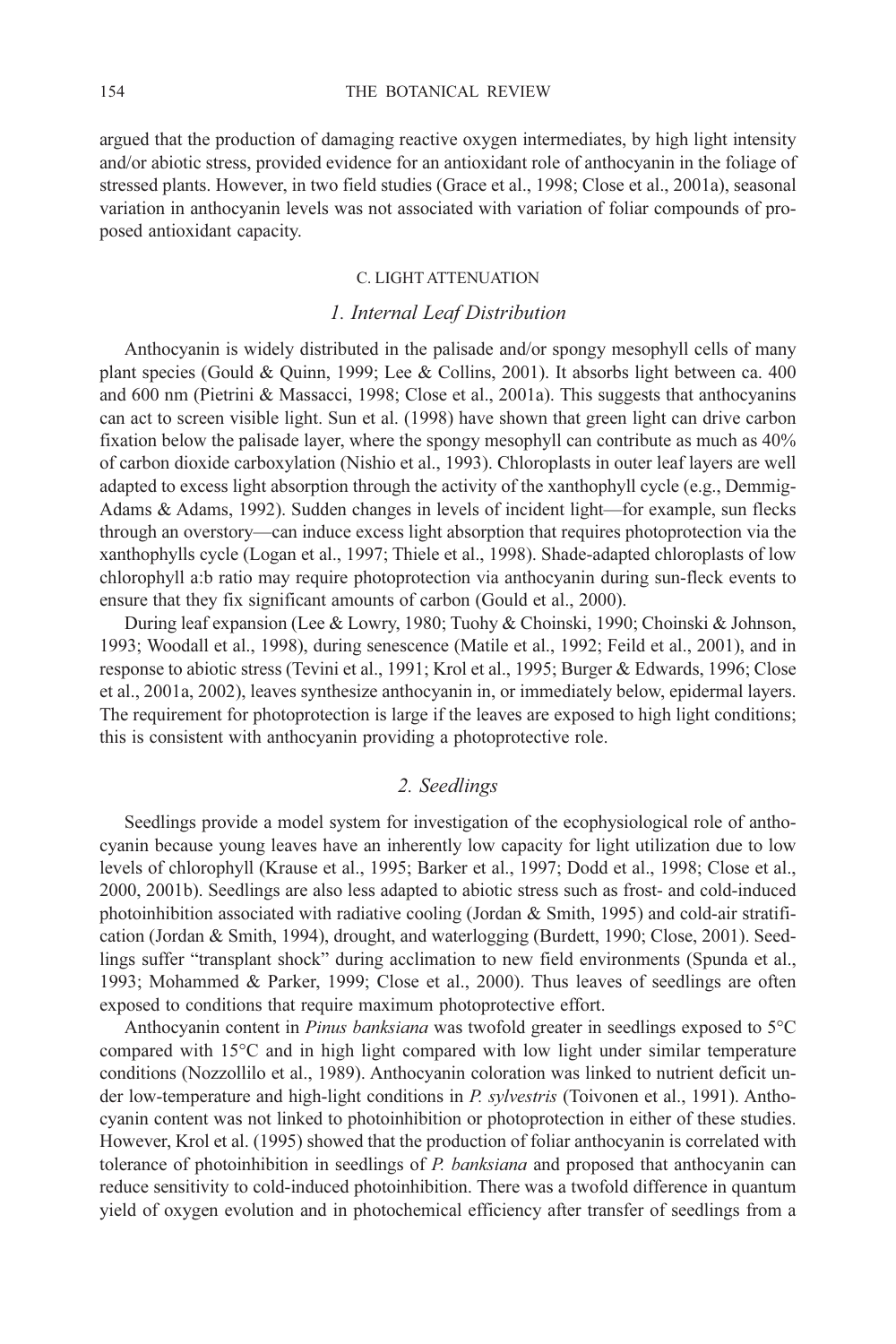

Fig. 1. Overall reflectance of incident light from 400 to 700 nm (leaf reflectance, %), an estimate of relative wax development (%/2) (wax development), and anthocyanin content (relative absorption at 530 nm per gram leaf fresh weight) of developing Cotyledon orbiculata leaves. Source: Adapted from Barker et al., 1997.

20°C environment to a 5°C environment (Krol et al., 1995). Photoinhibition induced by nutrient deficit was linked to the development of foliar anthocyanin in seedlings of Eucalyptus nitens (Close et al., 2001a). Anthocyanin synthesis and breakdown were also linked to the severity of cold-induced photoinhibition in seedlings of E. nitens and E. globulus soon after they were transplanted from the nursery to the field (Close et al., 2000). This association between anthocyanin content and the severity of photoinhibition was similarly demonstrated using shade-cloth shelters, where their subsequent removal induced photoinhibition and anthocyanin synthesis (Close et al., 2002). Such reports strongly implicate synthesis of foliar anthocyanin as a mechanism of photoprotection.

## 3. Does Light Absorption by Anthocyanin Provide Photoprotection?

Gould et al. (1995) have argued that anthocyanin-containing mesophyll cells protect shadeadapted chloroplasts deep within the leaf as they absorb wavelengths between 500 and 600 nm that overlap that of chlorophyll b. Subsequent studies have supported this hypothesis. Young leaves of the CAM plant Cotyledon orbiculata did not develop dense epidermal wax until 21-24 days of development, after which leaves reflected close to 60% of incident light (Fig. 1) (Barker et al., 1997). Prior to day 24, xanthophyll-cycle pigments per unit chlorophyll were at their highest (data not shown). Low reflectance (indicative of light attenuation) was associated with high levels of foliar anthocyanin (Fig. 1). Thus, photoprotective strategies of developing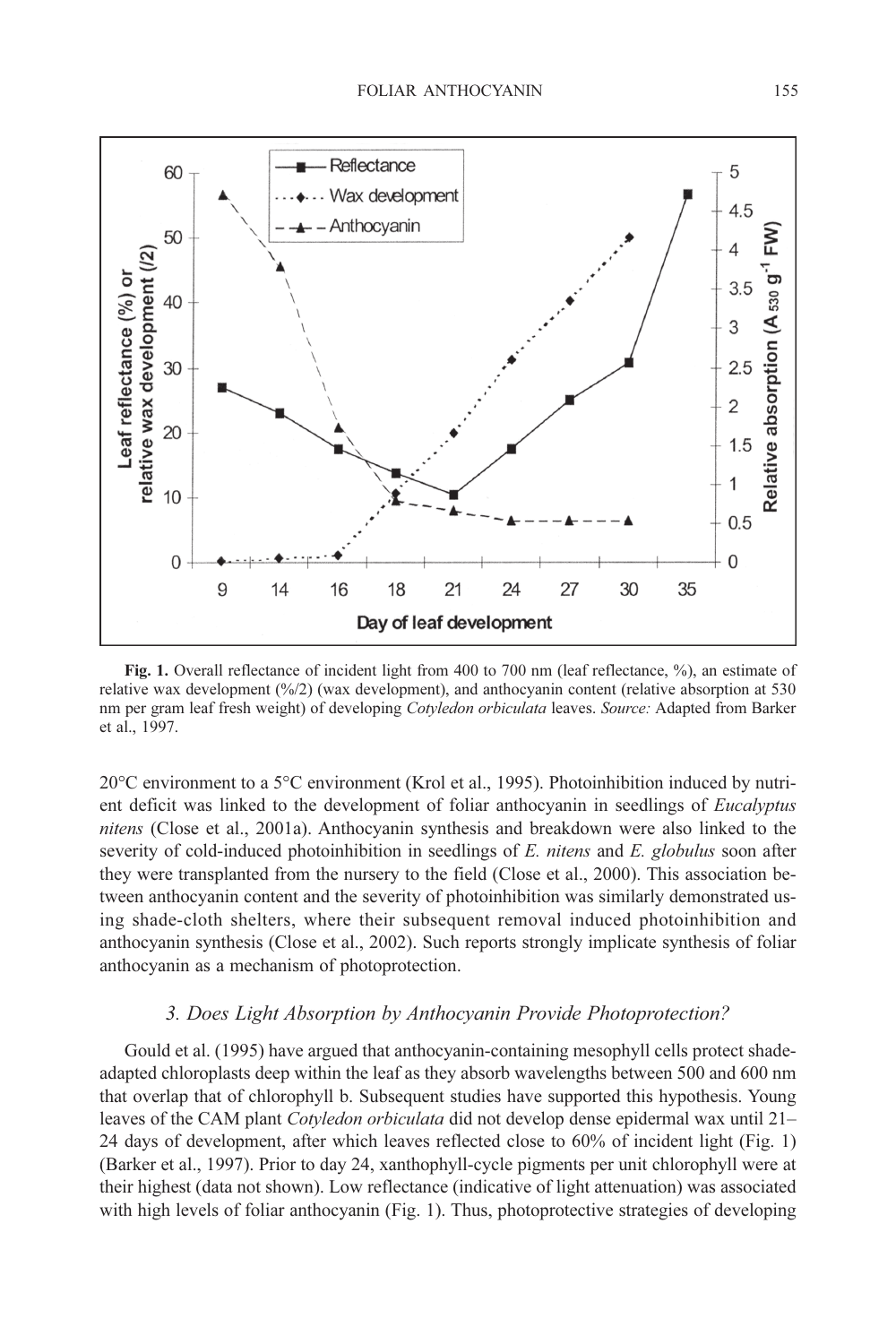C. orbiculata foliage include anthocyanin-mediated light attenuation and xanthophyll cycle– mediated energy dissipation during early leaf development and reflectance of light by epidermal waxes during late leaf development.

The synthesis of anthocyanin in Zea mays progressively increased with decreased growth temperature under constant high light and was linearly correlated with leaf absorbance across anthocyanin-absorbing wavelengths (Pietrini & Massacci, 1998). Anthocyanin synthesis in leaves of *Quintirra serrata* had enhanced absorption of light across anthocyanin-absorbing wavelengths (Neil & Gould, 1999). Gould et al. (2000) concluded that this may protect shadeadapted chloroplasts in the lower canopy from high-intensity sun flecks. In autumn-senescing leaves of Cornus stolonifera there was greater absorbance of light across anthocyanin-absorbing wavelengths (Feild et al., 2001).

The photosynthetic response to blue light, which is preferentially absorbed by anthocyanin, indicated that anthocyanin protects autumnal leaves from photooxidative damage, thus maximizing the efficiency of nutrient retrieval from senescing leaves (Feild et al., 2001). Foliage of Eucalyptus nitens with high anthocyanin levels coincided with severe foliar cold-induced photoinhibition, and leaves exhibited increased absorption across anthocyanin-absorbing wavelengths compared with that of leaves with low anthocyanin levels sampled during mild growing conditions or those protected from photoinhibiton by shade cloth (Close et al., 2001a). Enhanced absorption of light by foliar anthocyanins, from a wide variety of species and ontogenetic stages, across anthocyanin-absorbing wavelengths (in association with other forms of photoprotection) strongly indicates that the ecophysiological role of foliar anthocyanins is that of photoprotection.

### V. Conclusion

This analysis of anthocyanin in a range of contexts has indicated that photoprotection may be a common factor in the requirement for accumulation of anthocyanin. The internal distribution of anthocyanin in leaves supports this conclusion. Lack of anthocyanin accumulation in shaded seedlings at low temperatures suggests that anthocyanins do not contribute to osmotic adjustment. Its temporal behavior suggests that anthocyanin is not an antioxidant in vivo. Correlative studies of environmental effects on foliar anthocyanin strongly implicate a photoprotective role in seedlings. The contrasting anthocyanin dynamics of red/green leaves (Gould et al., 1995) and of individuals during autumn (Feild et al., 2001), the correlation of absorptance of light with anthocyanin extracts and leaves from plants exposed to different levels of cold-induced photoinhibition (Pietrini & Massacci, 1998), and anthocyanin development in conjunction with the development of other mechanisms of photoprotection such as wax (Barker et al., 1997) or xanthophyll-cycle dynamics (Close et al., 2001a, 2001b) combine to strongly indicate a photoprotective role. Thus anthocyanin possibly provides photoprotection to foliage in addition to alternative mechanisms of photoprotection or when the efficiency of these mechanisms is impaired.

Future studies at the ecological scale—for example, those investigating plant–herbivore interactions—would benefit greatly by incorporating the assessment of photoinhibition, including ontogenetic or abiotic factors that contribute to photoinhibition. Likewise, the many fertilizer response–type experiments conducted on agricultural and forestry species would benefit from an assessment of treatment effects on photoinhibition and associated changes in growth, visual symptoms, and anthocyanin accumulation. In studies of expanding or senescing leaves or of the effects of UV or excessive visible light, conclusive attribution of photoprotection to anthocyanin has thus far been complicated by parallel changes in chlorophylls and xantho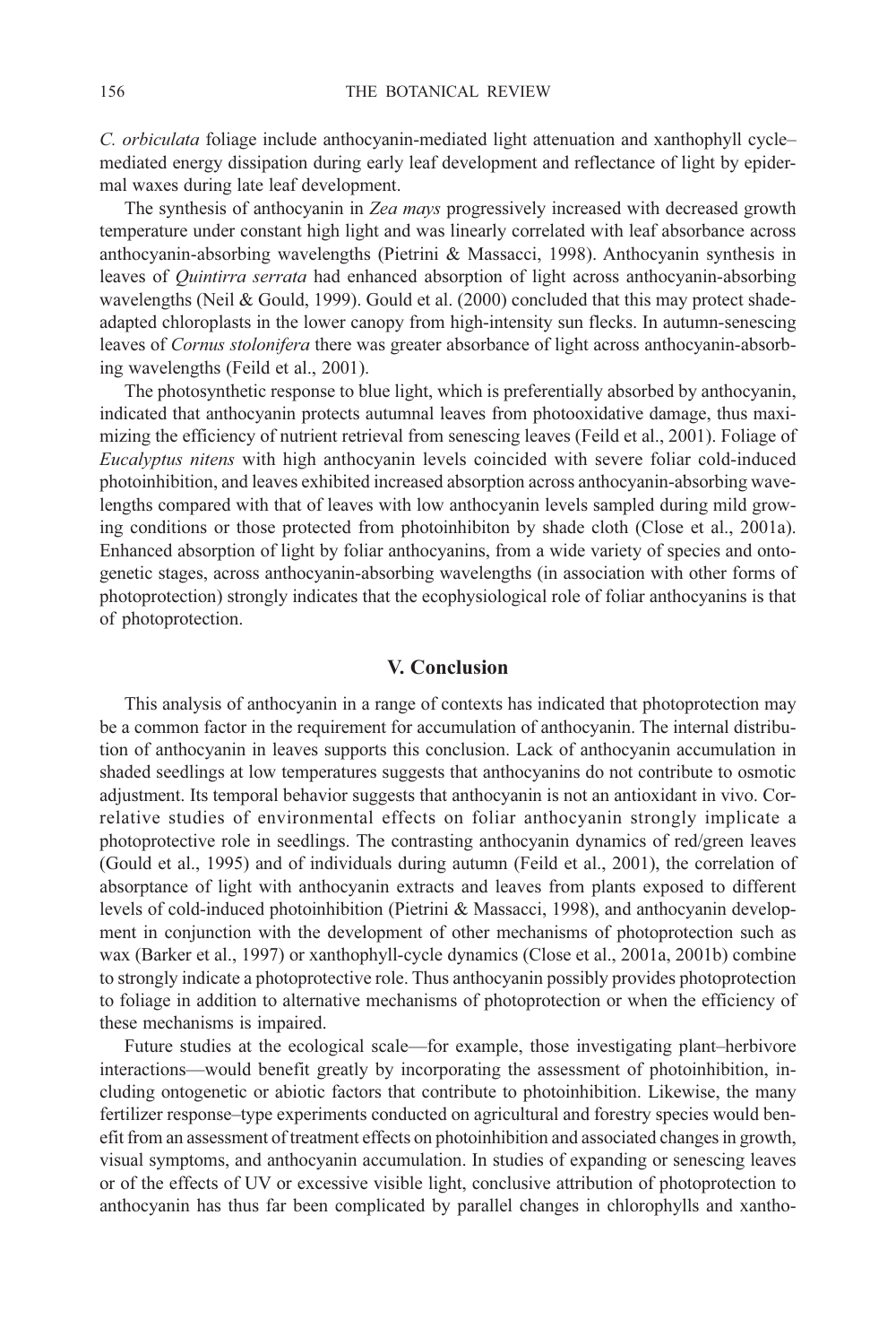phylls, antioxidants, and epidermal waxes. These limitations may be overcome through the use of mutants that are unable to synthesize anthocyanin. Work on genes that signal anthocyanin accumulation has largely been lacking, particularly in the context of ecophysiological investigations. Thus, analogous to studies of the xanthophyll cycle and photoprotection in mutants, it may be possible to unequivocally demonstrate that the ecophysiological role of anthocyanin is photoprotection.

## VI. Acknowledgments

Our thanks to Drs. Mamoru Matsuki and Caroline Mohammed for reviewing our manuscript. Dugald Close is supported by an Australian Research Council postdoctoral fellowship.

### VII. Literature Cited

- Armitage, A. M. & W. H. Carlson. 1981. The effect of quantum flux density, day and night temperature and phosphorus and potassium status on anthocyanin and chlorophyll content in marigold leaves. J. Amer. Soc. Hort. Sci. 106: 639–642.
- Atkinson, D. 1973. Some general effects of phosphorus deficiency on growth and development. New Phytol. 72: 101–111.
- Bajaj, K. L., D. Singh & G. Kaur. 1989. Biochemical basis of relative field resistance of eggplant (Solanum melongena) to the shoot and fruit borer (Leucinodes orbonalis Guen.). Veg. Sci. 16: 145–149.
- Barker, D. H., G. G. R. Seaton & S. A. Robinson. 1997. Internal and external photoprotection in developing leaves of the CAM plant Cotyledon orbiculata. Pl. Cell Environ. 20: 617–624.
- Beggs, C. J. & E. Wellmann. 1985. Analysis of light controlled anthocyanin formation in coleoptiles of Zea mays L.: The role of UV–B, blue, red and far-red light. Photochem. & Photobiol. 41: 481–486.
- Bhandal, I. & C. P. Malik. 1988. Potassium estimation, uptake and its role in the physiology and metabolism of flowering plants. Int. Rev. Cytol. 110: 205–254.
- Bongue-Bartelsman, M. & D. A. Phillips. 1995. Nitrogen stress regulates gene expression of enzymes in the flavonoid biosynthetic pathway of tomato. Pl. Physiol. & Biochem. 33: 539–546.
- Boo, H., Y. Tomitaka, M. Ishimura & M. Kamura. 1997. Effect of environmental factors on anthocyanin synthesis and sugar content in Cichorium intybus L. var. foliosum. Environ. Control Biol. 35: 91–98.
- Brandt, K., A. Giannini & B. Lercari. 1995. Photomorphologenic responses to UV radiation, III: A comparative study of UV–B effects on anthocyanin and flavonoid accumulation in wild-type and aurea mutant of tomato (Lycospericon esculentum Mill.) Photochem. & Photobiol. 62: 1081–1087.
- Bullard, R. W., P. P. Woronecki, R. A. Dolbeer & J. R. Mason. 1989. Biochemical and morphological characteristics in maturing achenes from purple-hulled and oilseed sunflower cultivars. J. Agric. Food Chem. 37: 886–890.
- Burdett, A. N. 1990. Physiological processes in plantation establishment and the development of specifications for forest planting stock. Canad. J. Forest Res. 20: 415–427.
- Burger, J. & G. E. Edwards. 1996. Photosynthetic efficiency and photodamage by UV and visible radiation, in red versus green leaf coleus varieties. Pl. Cell Physiol. 37: 395–399.
- Chalker-Scott, L. 1999. Environmental significance of anthocyanins in plant stress responses. Photochem. & Photobiol. 70: 1–9.
- Choinski, J. S. & J. M. Johnson. 1993. Changes in photosynthesis and water status of developing leaves of Brachystegia spiciformis Benth. Tree Physiol. 13: 17–27.
	- $-\&$  R. R. Wise. 1999. Leaf growth and development in relation to gas exchange in Quercus marilandica Muenchh. J. Pl. Physiol. 154: 302–309.
- Close, D. C. 2001. Cold-induced photoinhibition, pigment chemistry, growth and nutrition of Eucalyptus nitens and E. globulus seedlings during establishment. Ph.D. diss., University of Tasmania.
- -, C. L. Beadle, P. H. Brown & G. K. Holz. 2000. Cold-induced photoinhibition affects establishment of Eucalyptus nitens (Deane and Maiden) Maiden and Eucalyptus globulus Labill. Trees 15: 32–41.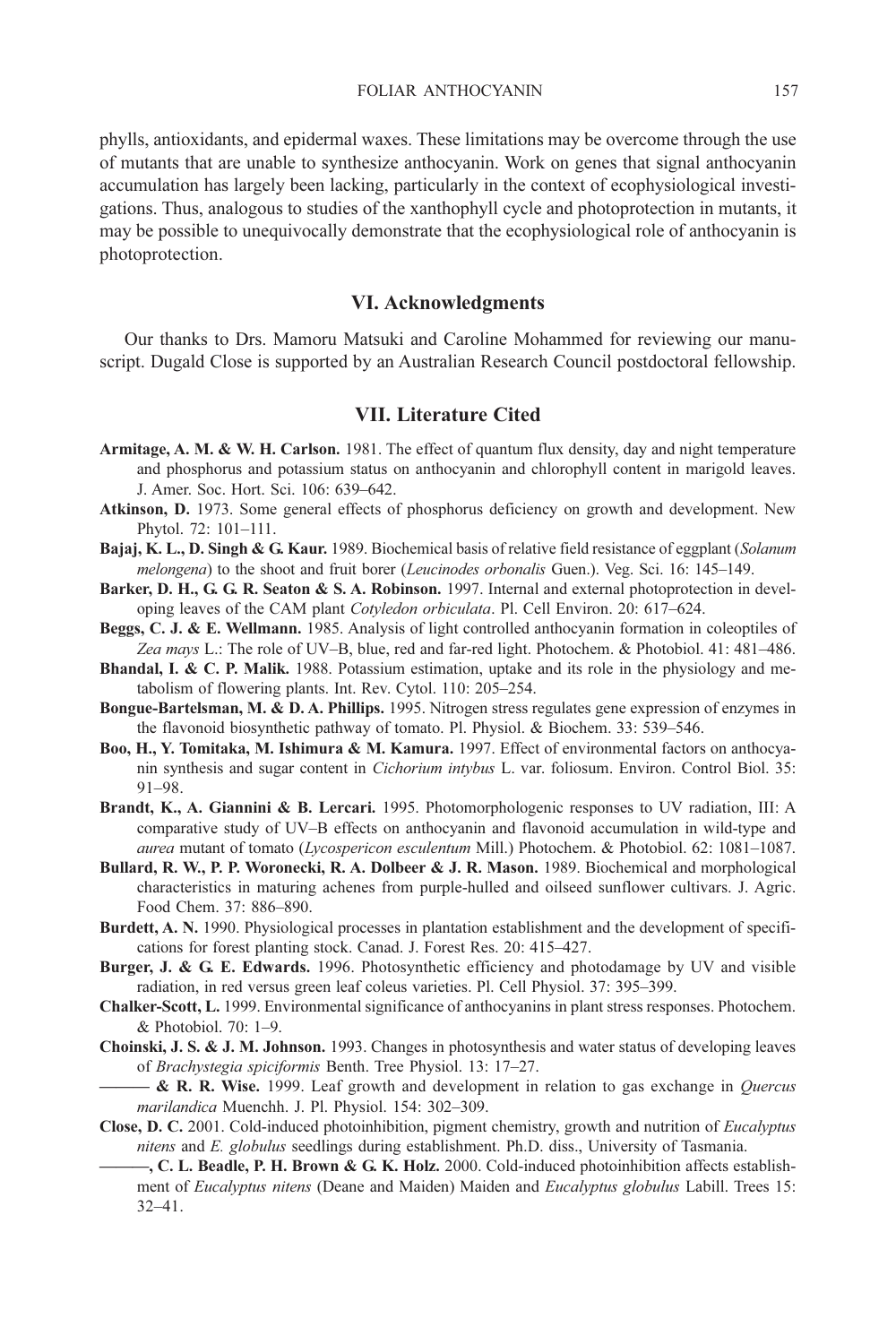———, N. W. Davies & C. L. Beadle. 2001a. Temporal variation of tannins (galloylglucoses), flavonols and anthocyanins in leaves of *Eucalyptus nitens* seedlings: Implications for light attenuation and antioxidant activities. Austral. J. Pl. Physiol. 28: 1–10.

 $-$ , C. L. Beadle & M. J. Hovenden. 2001b. Cold-induced photoinhibition and foliar pigment dynamics of Eucalyptus nitens seedlings during establishment. Austral. J. Pl. Physiol. 28: 1133–1141.

 $\overline{\phantom{a}}$ ,  $\overline{\phantom{a}}$  G. K. Holz & P. H Brown. 2002. Effect of shadecloth tree shelters on cold-induced photoinhibition, foliar anthocyanin and growth of *Eucalyptus globulus* Labill. and *E. nitens* (Deane and Maiden) Maiden seedlings during establishment. Austral. J. Bot. 50: 15–20.

- Coley, P. D. & T. M. Aide. 1989. Red coloration of tropical young leaves: A possible antifungal defence? J. Trop. Ecol. 5: 293–300.
	- $-\mathbf{\&}$  T. A. Kursar. 1996. Anti-herbivore defenses of young tropical leaves: Physiological constraints and ecological trade-offs. Pp.  $305-335$  in S. S. Mulkey, R. L. Chazdon & A. P. Smith (eds.), Tropical forest plant ecophysiology. Chapman & Hall, New York.
- Costa-Arbulu, C., E. Gianoli, W. L. Gonzales & H. M. Niemeyer. 2001. Feeding by the aphid Sipha flava produces a reddish spot on leaves of Sorghum halapense: an induced defense? J. Chem. Ecol. 27: 273–283.
- Cristie, P. J., M. R. Alfenito & V. Walbot. 1994. Impact of low temperature stress on phenylpropanoid and anthocyanin pathways: Enhancement of transcript abundance and anthocyanin pigmentation in maize seedlings. Planta 194: 541–549.
- Demmig-Adams, B. & W. W. Adams III. 1992. Photoprotection and other responses of plants to high light stress. Annual Rev. Pl. Physiol. Pl. Molec. Biol. 43: 599–626.
- Dodd, I. C., C. Critchley, G. S. Woodall & G. R. Stewart. 1998. Photoinhibition in differently coloured juvenile leaves of Syzygium species. J. Exp. Bot. 49: 1437–1445.
- Drumm-Herrel, H. & H. Mohr. 1985. Photostability of seedlings differing in their potential to synthesize anthocyanin. Physiol. Pl. (Copenhagen) 64: 60–66.
- Feild, T. S., D. W. Lee & N. M. Holbrook. 2001. Why leaves turn red in autumn: The role of anthocyanins in senescing leaves of red-osier dogwood. Pl. Physiol. (Lancaster) 127: 566–574.
- Foot, J. P., S. J. M. Caporn, J. A. Lee & T. W. Ashenden. 1996. The effect of long term ozone fumigation on the growth, physiology and frost sensitivity of *Calluna vulgaris*. New Phytol. 133: 503–511.
- Gould, K. S. & B. D. Quinn. 1999. Do anthocyanins protect leaves of New Zealand native species from UV–B? New Zealand J. Bot. 37: 175–178.

- $\longrightarrow$ , K. R. Markham, R. H. Smith & J. J. Goris. 2000. Functional role of anthocyanins in the leaves of Quintinia serrata A. Cunn. J. Exp. Bot. 51: 1107–1115.
- Grace, S. C., B. A. Logan & W. W. Adams III. 1998. Seasonal differences in foliar content of chlorogenic acid, a phenylpropanoid antioxidant, in Mahonia repens. Pl. Cell Environ. 21: 513–521.
- Hammerschmidt, R. & R. L. Nicholson. 1977. Resistance of maize anthracnose: Changes in host phenols and pigments. Phytopathology 67: 251–258.
- Heim, D., R. L. Nicholson, S. F Pascholati, A. E. Hagerman & W. Billett. 1983. Etiolated maize mesocotyls: A tool for investigating disease interactions. Phytopathology 73: 424–428.
- Hipskind, J., K. Wood & R. L. Nicholson. 1996. Localised stimulation of anthocyanin accumulation and delineation of pathogen ingress in maize genetically resistant to Biplaris maydis race O. Physiol. & Molec. Pl. Pathol. 49: 247–256.
- Hoch, W. A., E. L. Zeldin & B. H. McCown. 2001. Physiological significance of anthocyanins during autumnal leaf senescence. Tree Physiol. 21: 1–8.
- Hodges, D. M. & C. Nozzolillo. 1996. Anthocyanin and anthocyanoplast content of cruciferous seedlings subjected to mineral nutrient deficiencies. J. Pl. Physiol. 147: 749–754.
- Isman, M. B. & S. S. Duffey. 1982. Toxicity of tomato phenolic compounds to the fruitworm, Heliothis zea. Entomologia Experimentalis et Applicata 31: 370–376.
- Jayakumar, M., M. Eyini, P. Selvinthangadurai, K. Lingakumar, A. Premkumar & G. Kulandaivelu. 1999. Changes in pigment composition and photosynthetic activity of aquatic fern (Azolla microphylla Kaulf.) exposed to low doses of UV–C (254 nm) radiation. Photosynthetica 37: 33–38.
- Jordan, D. N. & W. K. Smith. 1994. Energy balance analysis of night-time leaf temperatures and frost formation in a subalpine environment. Agric. Forest Meteorol. 77: 359–372.

<sup>-,</sup> D. N. Kuhn, D. W. Lee & S. F. Oberbauer. 1995. Why leaves are sometimes red. Nature 378: 241–242.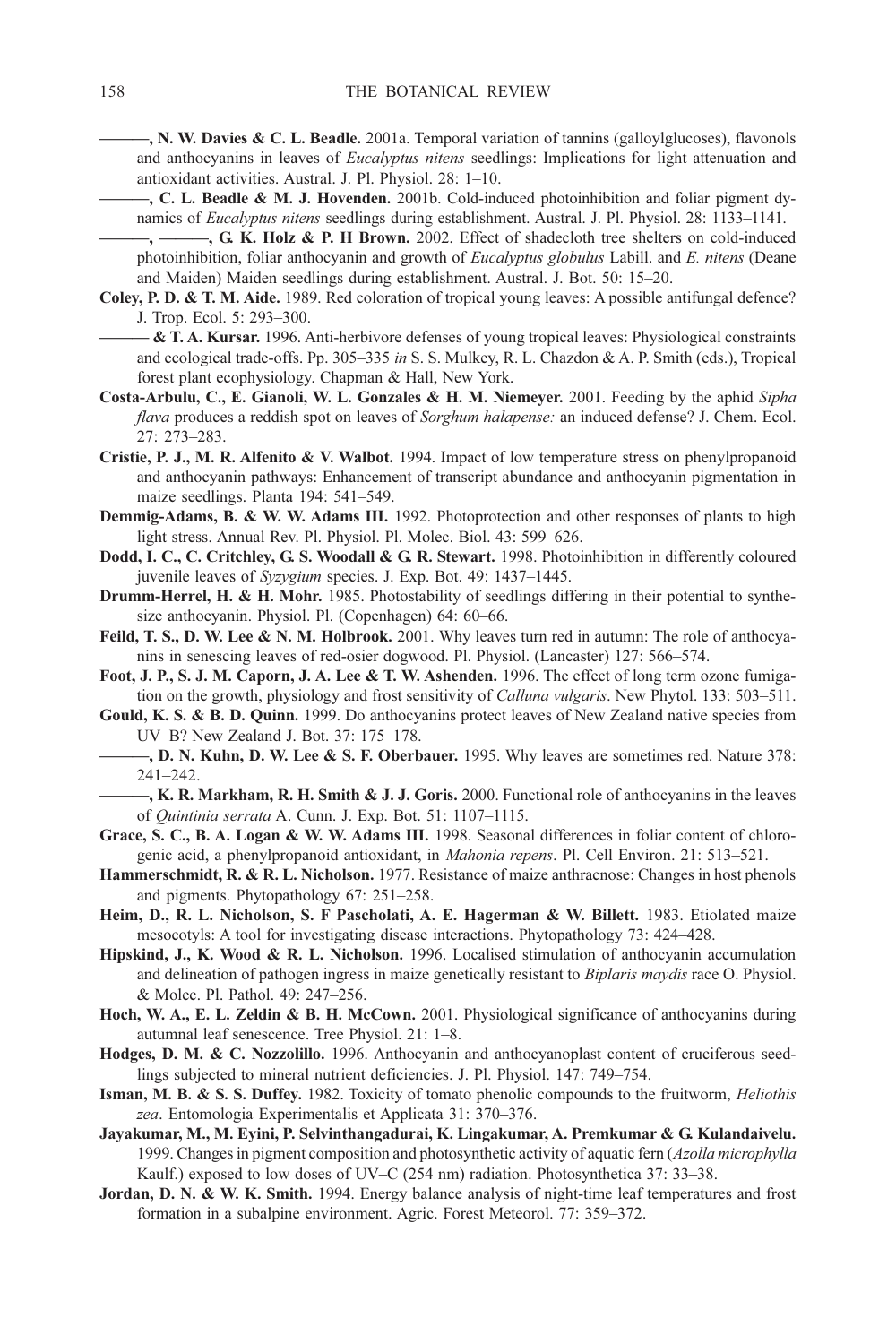$-\&$  ———. 1995. Microclimate factors influencing the frequency and duration of growth season frost for sub-alpine plants. Agric. Forest Meteorol. 77: 17–30.

- Kakegawa, K., Y. Kaneko, E. Hattori, K. Koike & K. Takeda. 1987. Cell cultures of Centaurea cyanus produce malonated anthocyanin in UV light. Phytochemistry 26: 2261–2263.
- Karim, A., K. Koeda & N. Nii. 1999. Changes in anatomical features, pigment content and photosynthetic activity related to age of 'Irwin' mango leaves. J. Jap. Soc. Hort. Sci. 68: 1090–1098.
- Krause, G. H., A. Virgo & K. Winter. 1995. High susceptibility to photoinhibition of young leaves of tropical forest trees. Planta 197: 583–591.
	- ———, C. Schmude, H. Garden, O. Y. Koroleva & K. Winter. 1999. Effects of solar ultraviolet radiation on the potential efficiency of photosystem II in leaves of tropical plants. Pl. Physiol. 121: 1349–1358.
- Krol, M., G. R. Gray, V. M. Hurry, L. Öquist, L. Malek & N. P. A. Huner. 1995. Low temperature stress and photoperiod effect an increased tolerance to photoinhibition in *Pinus banksiana* seedlings. Canad. J. Bot. 73: 1119–1127.
- Kumar, V. & S. S. Sharma. 1999. Nutrient deficiency-dependent anthocyanin development in Spirodela polyrhiza L. Schled. Biol. Pl. 42: 621–624.
- Kursar, T. A. & P. D. Coley. 1992. Delayed development of the photosynthetic apparatus in tropical rain forest species. Func. Ecol. 6: 411–422.
- Lawanson, A. O., B. B. Akindele, P. B. Fasalojo & B. L. Akpe. 1972. Time-course of anthocyanin formation during deficiencies of nitrogen, phosphorus and potassium in seedlings of Zea mays Linn. var. E. S. 1. Z. Pflanzenphysiol. 66: 251–253.
- $-$ , A. Ojenivi, C. E. Nduka & S. O. Osueke. 1975. Distribution of cyanidin-3-galactoside and pelargonidin-3-glucoside in mineral-deficient maize seedlings. Phyton 33: 187–191.
- Lee, D. W. & T. M. Collins. 2001. Phylogenetic and ontogenetic influences on the distribution of anthocyanins and betacyanins in leaves of tropical plants. Int. J. Pl. Sci. 162: 1141–1153.
	- & J. B. Lowry. 1980. Young-leaf anthocyanin and solar ultraviolet. Biotrop. 12: 75–76.
- $\rightarrow$ , S. Brammeler & A. P. Smith. 1987. The selective advantages of anthocyanins in developing leaves of mango and cacao. Biotropica 19: 40–49.
- Leng, P., H. Itamura & H. Yamamura. 1993. Freezing tolerance of several Diospyros species and khaki cultivars as related to anthocyanin formation. J. Jap. Soc. Hort. Sci. 61: 795–804.
- Lindoo, S. J. & M. M. Caldwell. 1978. Ultraviolet-B radiation-induced inhibition of leaf expansion and promotion of anthocyanin production. Pl. Physiol. 61: 278–282.
- Logan, B. A., D. H. Barker, W. W. Adams III & B. Demmig-Adams. 1997. The response of xanthophyll cycle–dependent energy dissipation in *Alocasia brisbanesis* to sunflecks in a subtropical rainforest. Austral. J. Pl. Physiol. 24: 27–33.
- ———, B. Demmig-Adams & T. N. Rosenstiel. 1999. Effect of nitrogen limitation on foliar antioxidants in relationship to other metabolic characteristics. Planta 209: 213–220.
- Mach, J. M., A. R. Castillo, R. Hoogstraten & J. T. Greenberg. 2001. The Arabidopsis-accelerated cell-death gene ACD2 encodes red chlorophyll catabolite reductase and suppresses the spread of disease symptoms. Proc. Natl. Acad. U.S.A. 98: 771–776.
- Matile, P. 2000. Biochemistry of Indian summer: Physiology of autumnal leaf coloration. Exp. Geront. 35: 145–158.
- ———, B. Flach & B. Eller. 1992. Spectral optical properties, pigments and optical brighteners in autumn leaves of Ginko boloba L. Bot. Acta 105: 13–17.
- Mendez, M., D. Gwynn Jones & Y. Manetas. 1999. Enhanced UV-B radiation under field conditions increases anthocyanin and reduces the risk of photoinhibition but does not affect growth in the carnivorous plant Pinguicula vulgaris. New Phytol. 144: 275–282.
- Mohammed, G. H. & W. C. Parker. 1999. Photosynthetic acclimation in eastern hemlock [Tsuga canadensis (L.) Carr.] seedlings following transfer of shade-grown seedlings to high light. Trees 13: 117–124.
- Müller, P., X-P. Li & K. K. Niyogi. 2001. Non-photochemical quenching: A response to excess light energy. Pl. Physiol. 125: 1558–1566.
- Neill, S. & K. S. Gould. 1999. Optical properties of leaves in relation to anthocyanin concentration and distribution. Canad. J. Bot. 77: 1777–1782.
- Nii, N., T. Watanabe, K. Yamaguchi & M. Nishimura. 1995. Changes of anatomical features, photosynthesis and ribulose bisphosphate carboxylase-oxygenase content of mango leaves. Ann. Bot., n.s., 76 (Oxford): 649–656.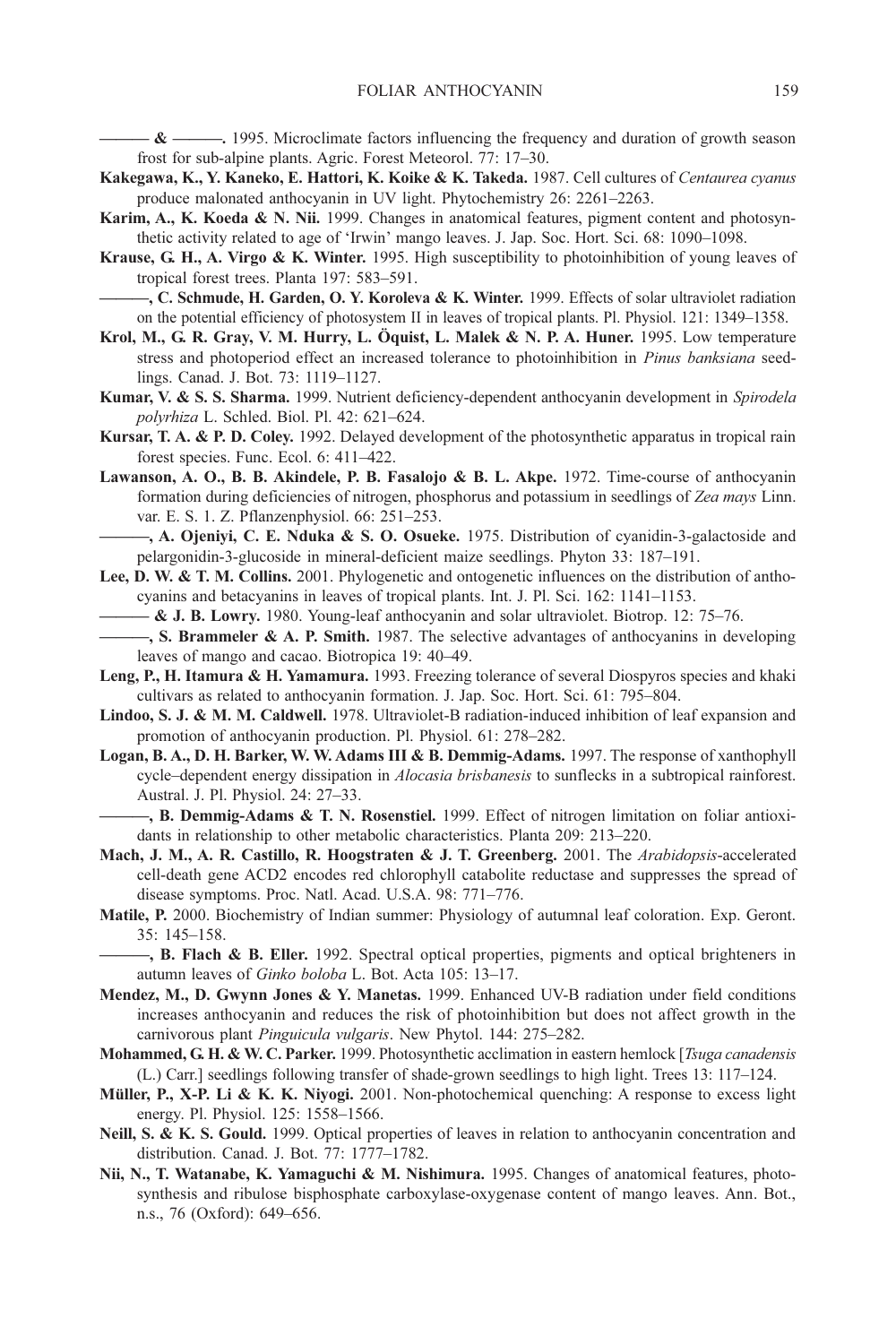- Nishio, J. N., J. D. Sun & T. C. Vogelmann. 1993. Carbon fixation gradients across spinach leaves do not follow internal light gradients. Pl. Cell 5: 953–961.
- Nittler, L. W. & T. J. Kenny. 1976. Effect of ammonium to nitrate ratio on growth and anthocyanin development of perennial ryegrass cultivars. Agron. J. 68: 680–682.
- Niyogi, K. K. 1999. Photoprotection revisited: Genetic and molecular approaches. Annual Rev. Pl. Physiol. Pl. Molec. Biol. 50: 333–359.
- Nozzolillo, C., P. Isabelle & G. Das. 1989. Seasonal changes in phenolic constituents of jack pine seedlings (Pinus banksiana) in relation to the purpling phenomenon. Canad. J. Bot. 68: 2010–2017.
- Oren-Shamir, M. & A. Levi-Nissim. 1997. UV-light effect on the leaf pigmentation of Cotinus coggygria 'Royal Purple'. Sci. Hort. (Amsterdam) 71: 59–66.
- Pietrini, F. & A. Massacci. 1998. Leaf anthocyanin content changes in Zea mays L. grown at low temperature: Significance for the relationship between quantum yield of PS II and the apparent quantum yield of  $CO_2$  assimilation. Photosyn. Res. 58: 213–219.
- Polle, A. & H. Rennenberg. 1996. Photooxidative stress in trees. Pp. 199–217 in C. H. Foyer & P. M. Mullineaux (eds.), Causes of photooxidative stress and amelioration of defense systems in plants. CRC Press, London.
	- $\sim$ , M. Mössnang & A. von Schönborn. 1992. Field studies on Norway spruce trees at high altitudes, I: Mineral, pigment and soluble protein contents of the needles as affected by climate and pollution. New Phytol. 121: 89–97.
- Quiros, C. F., M. A. Stevens, C. M. Rick & M. L. Kok-Yokomi. 1977. Resistance in tomato to the pink form of the potato aphid (*Macrosiphum euphorbiae* Thomas): The role of anatomy, epidermis hairs, and foliage composition. J. Amer. Soc. Hort. Sci. 102: 166–171.
- Rice-Evans, C. A., N. J. Miller & G. Paganga. 1996. Structure-antioxidant activity relationships of flavonoids and phenolic acids. Free Radical Biol. & Med. 20: 933–956.
- Robinson, S. A. & C. B. Osmond. 1994. Internal gradients of chlorophyll and carotenoid pigments in relation to photoprotection in thick leaves of plants with Crassulacean acid metabolism. Austral. J. Pl. Physiol. 21: 497–506.
- $\sim$ , C. E. Lovelock & C. B. Osmond. 1993. Wax as a mechanism for protection against photoinhibition—A study of Cotyledon orbiculata. Bot. Acta 106: 307–312.
- Ronchi, A., G. Farina, F. Gozzo & C. Tonelli. 1997. Effects of a triazolic fungicide on maize plant metabolism: Modifications of transcript abundance in resistance-related pathways. Pl. Sci. 130: 51–62.

Salisbury, F. B. & C. W. Ross. 1992. Plant Physiology. Ed. 4. Wadsworth Publishing Co., Belmont, CA.

- Satyanarayana, E., S. V. S. Shastry & P. R. R Reddy. 1987. Relationship of resistance to rice gall midge (Pachydiplosis oryzae Wood-Mason) with tiller number, plant height and pigmentation in rice. Ann. Agric. Res. 8: 4–7.
- Sherwin, H. W. & M. Farrant. 1998. Protection mechanisms against excess light in the resurrection plants Craterostigma wilmsii and Xerophyta viscosa. Pl. Growth Regulator 24: 203–210.
- Skillman, J. B., B. R. Strain & C. B. Osmond. 1996. Contrasting patterns of photosynthetic acclimation and photoinhibition in two evergreen herbs from a winter deciduous forest. Oecologia 107: 446–455.
- Spunda, V., J. Kalina, J. Naus, R. Kuropatwa, M. Maslan & M. Marek. 1993. Responses of photosystem II photochemistry and pigment composition in needles of Norway spruce saplings to increased radiation level. Photosynthetica 28: 401–413.
- Stone, C., L. Chisholm & N. Coops. 2001. Spectral reflectance characteristics of eucalypt foliage damaged by insects. Austral. J. Bot. 49: 687–698.
- Sugiharto, B., K. Miyata, H. Nakamoto, H. Sasakawa & T. Sugiyama. 1990. Regulation of expression of carbon-assimilating enzymes by nitrogen in maize leaf. Pl. Physiol. 92: 963–969.
- **Sun, J. D., J. N. Nishio & T. C. Vogelmann.** 1998. Green light drives  $CO_2$  fixation deep within leaves. Pl. Cell Physiol. 39: 1020–1026.
- Tan, S. C. 1979. Relationships and interactions between phenylalanine ammonia-lyase (PAL), phenylalanine ammonia-lyase inactivating system (PAS–IS), and anthocyanin in apples. J. Amer. Soc. Hort. Sci. 104: 581–586.
- Terashima, I. & J. R. Evans. 1988. Effects of light and nitrogen nutrition in spinach. Pl. Cell Physiol. 29: 143–155.
- Tevini, M., J. Braun & G. Pieser. 1991. The protective function of the epidermal layer of rye seedlings against ultraviolet-B radiation. Photochem. & Photobiol. 53: 329–333.